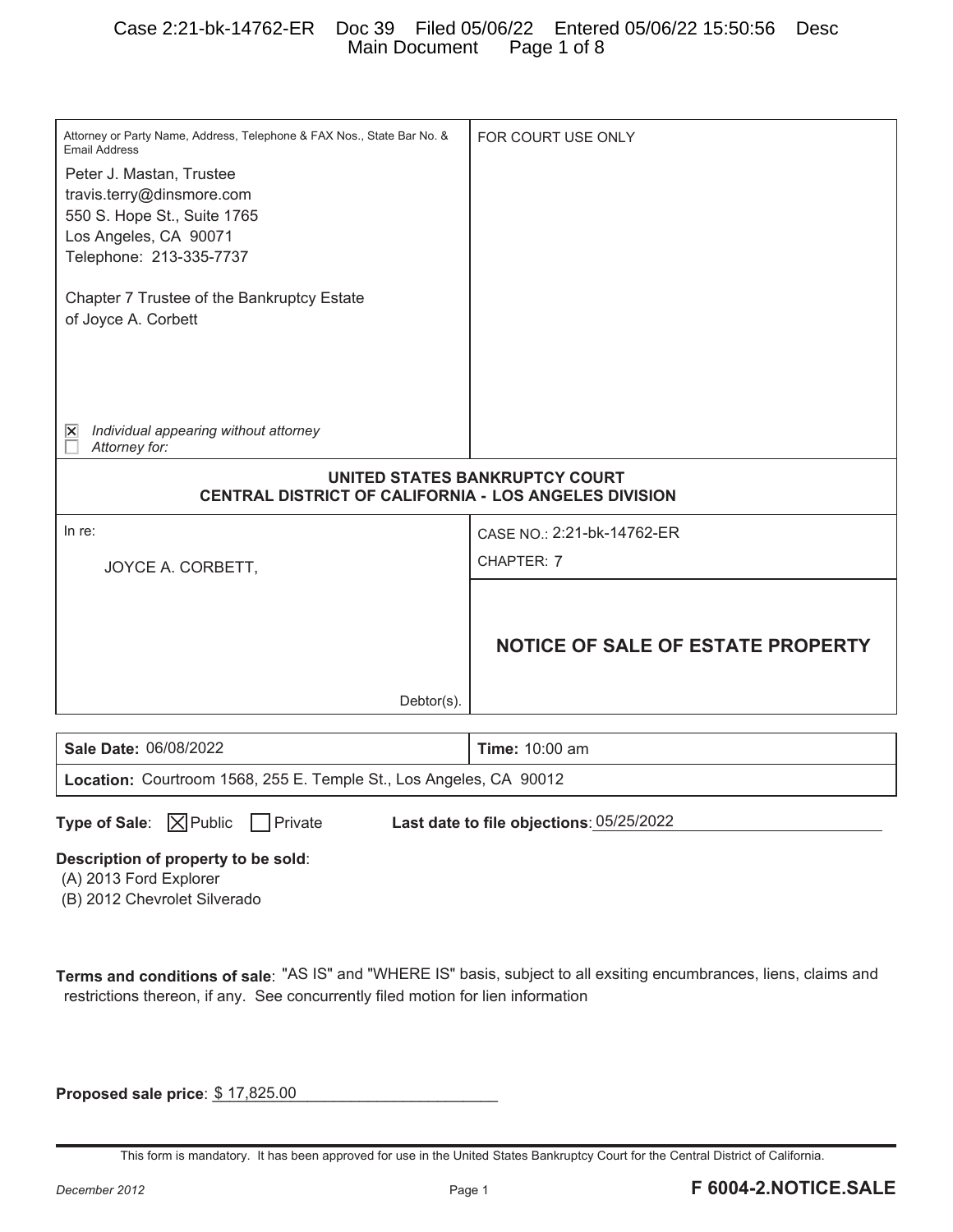## Case 2:21-bk-14762-ER Doc 39 Filed 05/06/22 Entered 05/06/22 15:50:56 Desc Main Document

# **Overbid procedure (***if any***)**:

Initial bid must be at least \$18,825 (the amount being paid by Debtor (\$14,500) plus Debtor's claimed exemption in the Chevrolet (\$3,325) plus \$1,000). Subsequent bids must be at least \$500 higher than the initial bid.

**If property is to be sold free and clear of liens or other interests, list date, time and location of hearing:** 

## **Contact person for potential bidders (***include name, address, telephone, fax and/or email address***):**

Peter J. Mastan, Trustee 550 S. Hope St., Suite 1765 Los Angeles, CA 90071 Telephone: (213) 335-7739 travis.terry@dinsmore.com

Date: 05/06/2022

This form is mandatory. It has been approved for use in the United States Bankruptcy Court for the Central District of California.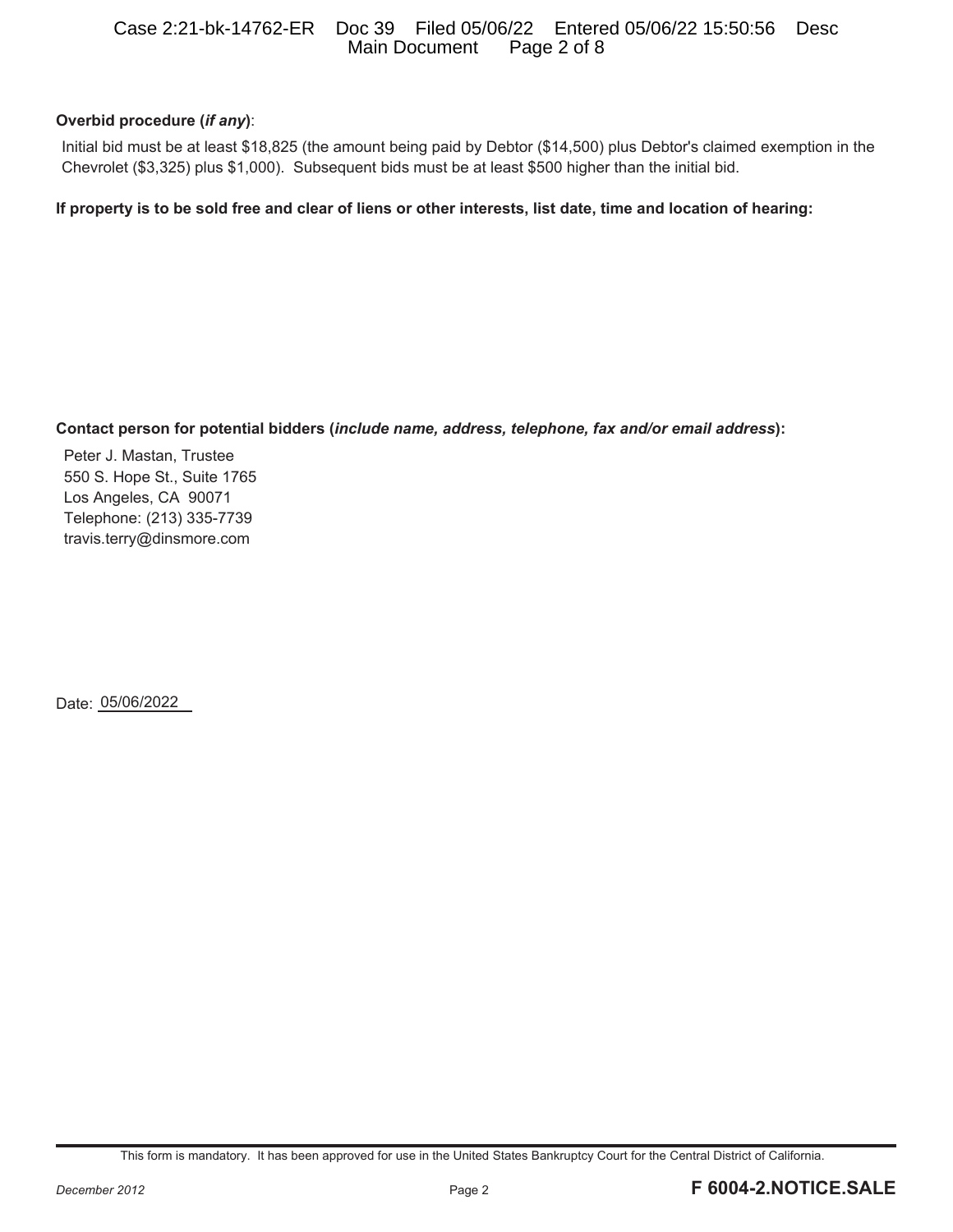|              | Case 2:21-bk-14762-ER  Doc 39  Filed 05/06/22  Entered 05/06/22  15:50:56<br>Main Document                           | Page 3 of 8    |                                                                                                         | <b>Desc</b> |  |  |
|--------------|----------------------------------------------------------------------------------------------------------------------|----------------|---------------------------------------------------------------------------------------------------------|-------------|--|--|
| $\mathbf{1}$ | Peter J. Mastan, Trustee                                                                                             |                |                                                                                                         |             |  |  |
| 2            | travis.terry@dinsmore.com<br>550 S. Hope St., Suite 1765<br>Los Angeles, California 90071<br>Telephone: 213-335-7737 |                |                                                                                                         |             |  |  |
| 3            |                                                                                                                      |                |                                                                                                         |             |  |  |
| 4            | Chapter 7 Trustee of the Bankruptcy Estate<br>of Joyce A. Corbett                                                    |                |                                                                                                         |             |  |  |
| 5            |                                                                                                                      |                |                                                                                                         |             |  |  |
| 6            |                                                                                                                      |                |                                                                                                         |             |  |  |
| 7            |                                                                                                                      |                |                                                                                                         |             |  |  |
| 8            | UNITED STATES BANKRUPTCY COURT                                                                                       |                |                                                                                                         |             |  |  |
| 9            | <b>CENTRAL DISTRICT OF CALIFORNIA</b>                                                                                |                |                                                                                                         |             |  |  |
| 10           | <b>LOS ANGELES DIVISION</b>                                                                                          |                |                                                                                                         |             |  |  |
| 11           | In re:                                                                                                               |                | Case No. 2:21-bk-14762-ER                                                                               |             |  |  |
| 12           |                                                                                                                      | Chapter 7      |                                                                                                         |             |  |  |
| 13           | JOYCE A. CORBETT,                                                                                                    |                | <b>NOTICE OF HEARING ON MOTION</b>                                                                      |             |  |  |
| 14<br>15     | $Debtor(s)$ .                                                                                                        |                | <b>TO APPROVE ASSIGNMENT</b><br><b>AGREEMENT BETWEEN THE</b>                                            |             |  |  |
| 16           |                                                                                                                      |                | <b>TRUSTEE AND DEBTOR FOR THE</b><br><b>TRUSTEE'S CONVEYANCE OF THE</b>                                 |             |  |  |
| 17           |                                                                                                                      |                | <b>ESTATE'S INTEREST IN (A) 2013</b><br><b>FORD EXPLORER AND (B) 2012</b><br><b>CHEVROLET SILVERADO</b> |             |  |  |
| 18           |                                                                                                                      |                |                                                                                                         |             |  |  |
| 19           |                                                                                                                      | Date:<br>Time: | June 8, 2022<br>10:00 a.m.                                                                              |             |  |  |
| 20           |                                                                                                                      | Ctrm:          | Courtroom 1568<br>255 E. Temple Street                                                                  |             |  |  |
| 21           |                                                                                                                      | Judge:         | Los Angeles, CA 90012<br>Hon. Ernest M. Robles                                                          |             |  |  |
| 22           |                                                                                                                      |                |                                                                                                         |             |  |  |
| 23           | $\frac{1}{2}$                                                                                                        |                |                                                                                                         |             |  |  |
| 24           | ///<br>111                                                                                                           |                |                                                                                                         |             |  |  |
| 25           | $\frac{1}{2}$                                                                                                        |                |                                                                                                         |             |  |  |
| 26<br>27     | $\frac{1}{2}$                                                                                                        |                |                                                                                                         |             |  |  |
| 28           | $\frac{1}{2}$                                                                                                        |                |                                                                                                         |             |  |  |
|              |                                                                                                                      |                |                                                                                                         |             |  |  |
|              |                                                                                                                      |                |                                                                                                         |             |  |  |
|              |                                                                                                                      |                |                                                                                                         |             |  |  |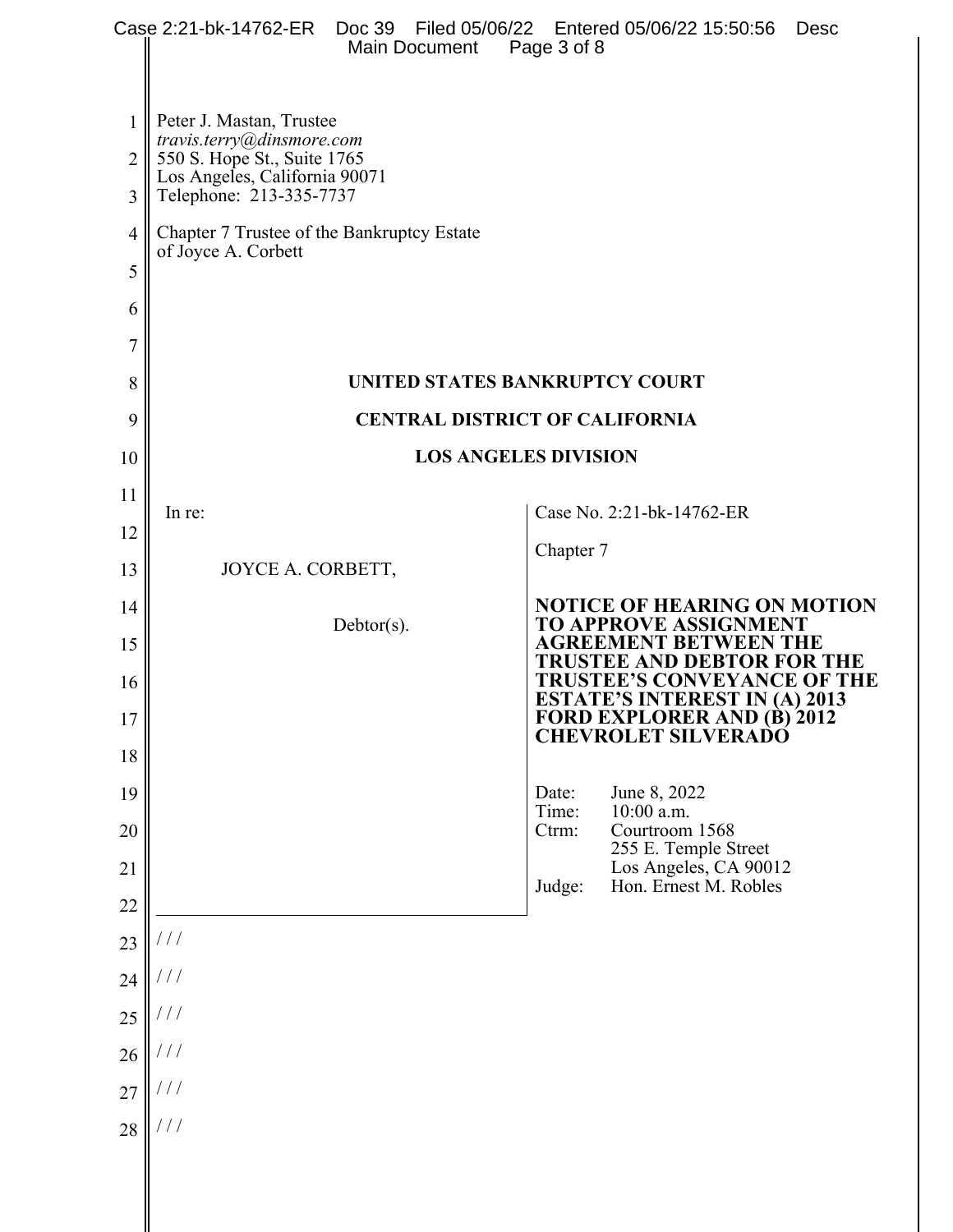## 1 2 3 4 5 6 7 8 9 10 11 12 13 14 15 16 17 18 19 20 21 22 23 24 25 26 27 28 **TO THE HONORABLE ERNEST M. ROBLES, UNITED STATES BANKRUPTCY JUDGE, THE DEBTOR, THE OFFICE OF THE UNITED STATES TRUSTEE, ALL SCHEDULED CREDITORS OF THE ESTATE, ALL OTHER INTERESTED PARTIES; AND THEIR RESPECTIVE COUNSEL OF RECORD, IF ANY: NOTICE IS HEREBY GIVEN** that, on June 8, 2022, on the 10:00 a.m. calendar, in Courtroom 1568 of the United States Bankruptcy Court located at 255 E. Temple Street, Los Angeles, California 90012, the Honorable Ernest M. Robles, United States Bankruptcy Judge, will conduct a hearing on the "Motion To Approve Assignment Agreement between the Trustee and Debtor for the Trustee's Conveyance of the Estate's Interest in (a) 2013 Ford Explorer and (b) 2012 Chevrolet Silverado" (the "Motion") filed by Peter J. Mastan, Chapter 7 trustee (the "Trustee") of the bankruptcy estate (the "Estate") of Joyce A. Corbett (the "Debtor"). Through the Motion, the Trustee seeks an order that does each of the following: **(1)** Approves the Assignment Agreement (the "Agreement") attached as **Exhibit 1** to the Motion. **(2)** Authorizes the Trustee to make the assignment of the Estate's interest in the vehicles described as a 2013 Ford Explorer (VIN 1FM5K7D89DGA37954) and a 2012 Chevrolet Silverado (VIN 1GCRCSE0XCZ220961) ("Chevrolet") (collectively, the "Vehicles") and determines that the assignment is made on an "AS IS" and "WHERE IS" basis, subject to all existing encumbrances, liens, claims and restrictions thereon, if any. **(3)** Determines that the Agreement was made in good faith in an arm's-length transaction and that the assignee of the Estate's interest in the Vehicles (whether the Debtor, or a successful overbidder) is acting in good faith within the meaning of 11 U.S.C.  $\S 363(m)$ . **(4)** Determines that adequate notice of the Motion was given. **(5)** Authorizes the Trustee to perform the terms of the Agreement and to sign all such documents that are reasonably necessary to perform the Trustee's obligations under the Agreement. **(6)** Reserves Bankruptcy Court jurisdiction to enforce the Agreement. **(7)** Approves the following overbid procedure:

1.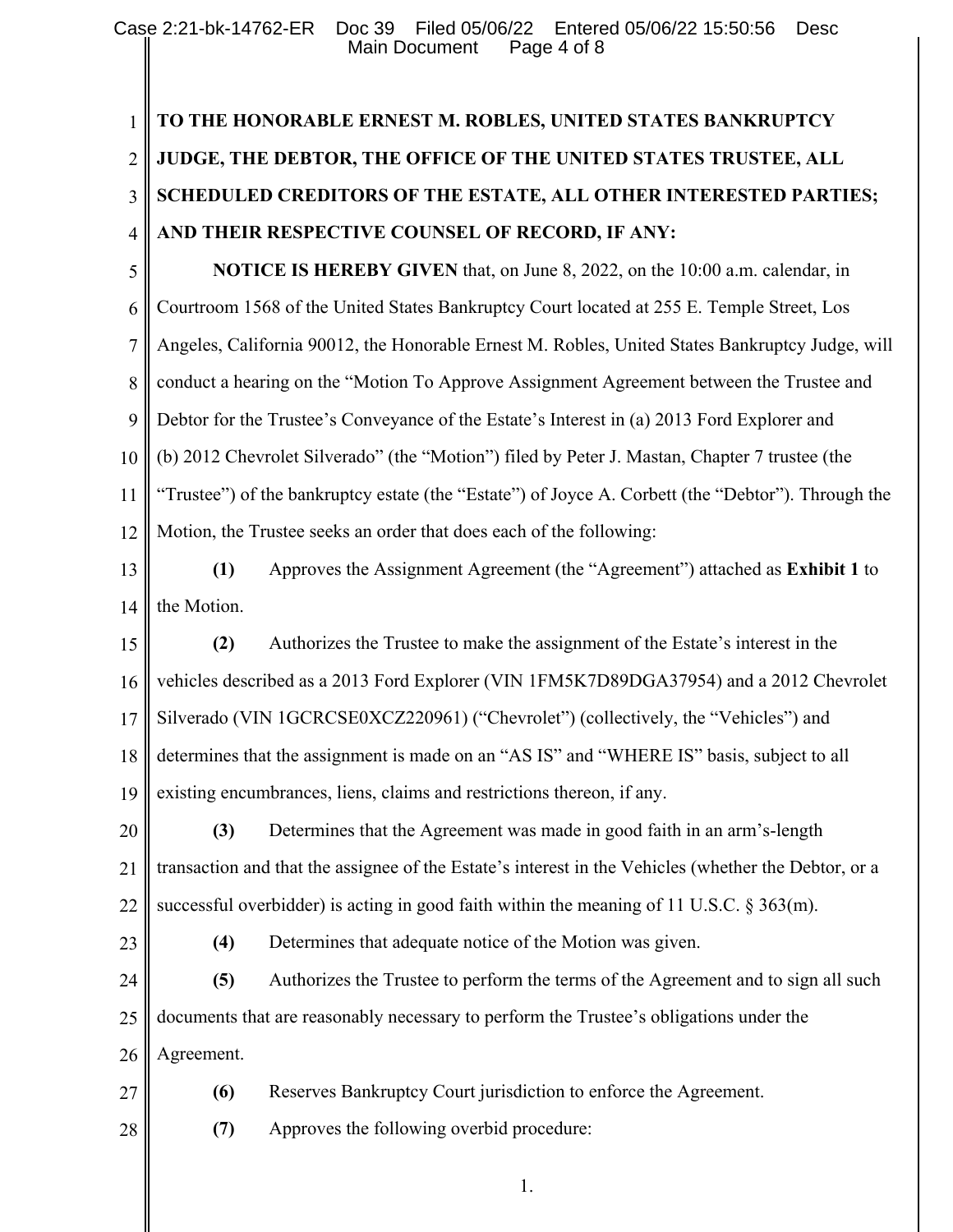## Case 2:21-bk-14762-ER Doc 39 Filed 05/06/22 Entered 05/06/22 15:50:56 Desc Main Document

1 2 3 4 5 6 7 8 9 10 11 12 13 14 15 16 17 18 19 20 21 22 23 24 25 26 27 28 **(a)** any initial overbid for an assignment of the Estate's interest in the Vehicles must be in an amount at least \$1,000 greater than the amount to be paid by the Debtor under the Agreement (i.e., in an amount not less than \$15,500.00 plus the amount of Debtor's \$3,325 exemption in the Chevrolet for a total of \$18,825); **(b)** in the event that the Trustee receives multiple overbids, any subsequent overbids must be made in Court at the time of the hearing on the Motion and must be made in minimum increments of \$500; **(c)** any overbid must be accompanied by a certified or cashier's check in the full amount of that bid and the successful overbidder must pay to the Trustee by certified or cashier's check the full purchase price at the time of the hearing on the Motion; **(d)** any sale at overbid will be all cash "AS IS," "WHERE IS," subject to all claims, liens, encumbrances, and other interests, with all faults and without any representation or warranty whatsoever, whether express or implied, including without limitation, without warranty as to functionality, merchantability, or fitness for a particular purpose and; **(e)** the Trustee may exercise his discretion to reject a particular overbid that is not both higher and better (based upon all of the circumstances) than the Debtor's offer or the offer of other overbidders. **(f)** any person making an overbid for the Vehicles shall be deemed to have made, on his/her/their own account, each of the representations made by the Debtor to the Trustee as set forth in Paragraph 5 of the Agreement. **(8)** Authorizes the Trustee to close the proposed assignment of the Estate's interest in the Vehicles to the Debtor (or the successful overbidder) unless an appeal of the order authorizing that sale is timely filed and a stay pending appeal is entered. **(9)** Waives the 14-day stay of orders for the disposition of Estate property set forth in Fed.R.Bankr.P. 6004(h). **NOTICE IS FURTHER GIVEN** that the Motion is made pursuant to 11 U.S.C. §§ 363(b) and 363(m), Federal Rules of Bankruptcy Procedure 2002 and 6004, and Local Bankruptcy Rules 6004-1 and 9013-1 on the grounds that the proposed assignment is in the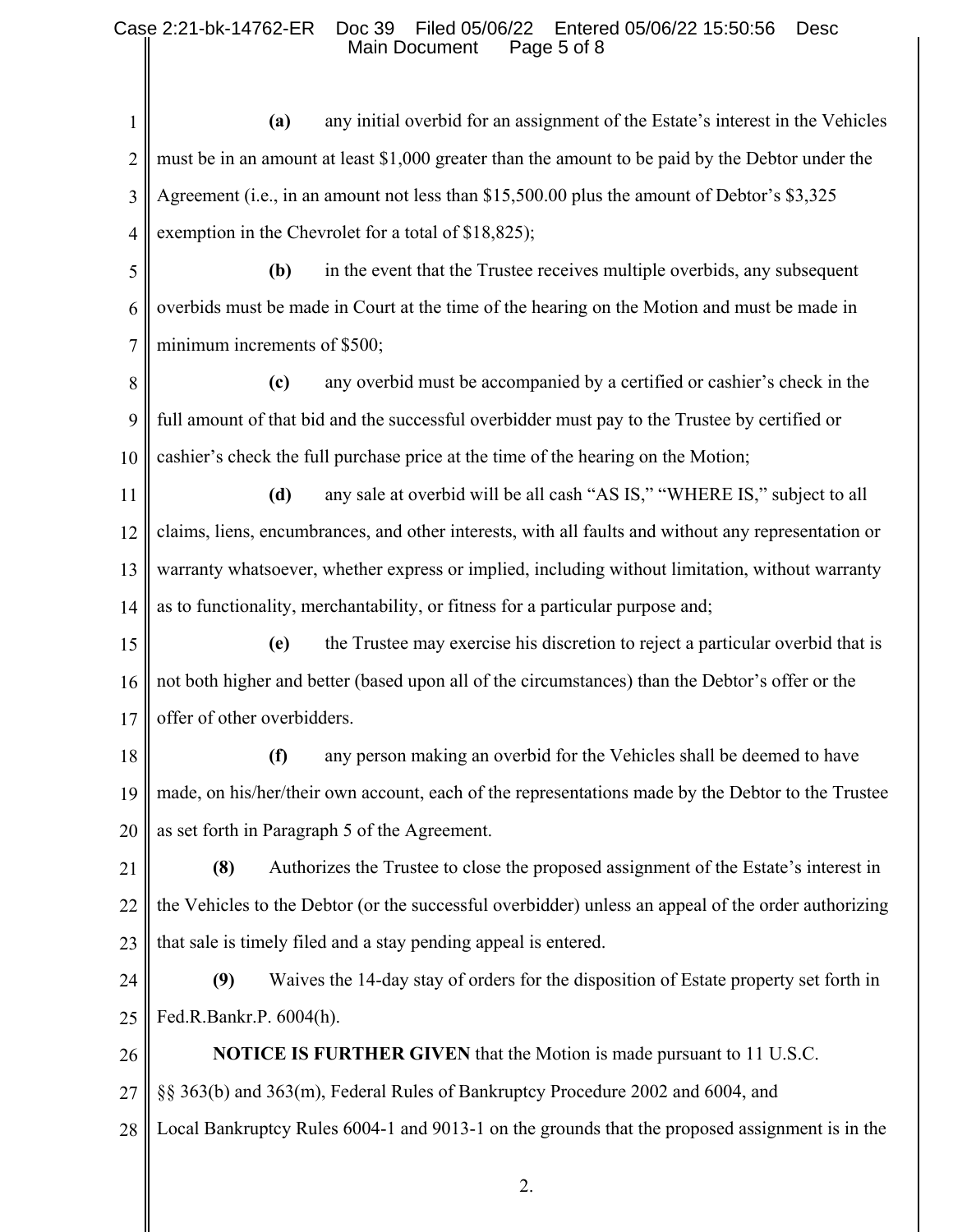1 2 interest in the Vehicles. best interest of the Estate in that it will maximize the value to unsecured creditors of the Estate's

| 3              | <b>NOTICE IS FURTHER GIVEN</b> that the Motion is based on (a) this Notice of Hearing of            |                                                                            |  |
|----------------|-----------------------------------------------------------------------------------------------------|----------------------------------------------------------------------------|--|
| $\overline{4}$ | the Motion; (b) the concurrently filed Notice of Motion and Motion, Memorandum of Points and        |                                                                            |  |
| 5              | Authorities, Declaration of Peter J. Mastan, and Exhibits; (c) the pleadings on file with the Court |                                                                            |  |
| 6              | of which the Court is requested to take judicial notice; and (d) such further evidence that may be  |                                                                            |  |
| 7              | properly submitted prior to or at any hearing on the Motion. At your own expense, you may obtain    |                                                                            |  |
| 8              | a complete copy of the Motion from the Court's file. Alternatively, you may obtain a free,          |                                                                            |  |
| 9              | electronic copy of the Motion by contacting Mr. Travis Terry at travis.terry@dinsmore.com and       |                                                                            |  |
| 10             | providing to Mr. Terry your email address.                                                          |                                                                            |  |
| 11             | <b>NOTICE IS FURTHER GIVEN</b> that, pursuant to Local Bankruptcy Rule 9013-1(f), any               |                                                                            |  |
| 12             | opposition to the Motion must be in writing; must be filed with the Court and served upon the       |                                                                            |  |
| 13             | Trustee, the Office of the United States Trustee, and the Debtor at the addresses set forth below   |                                                                            |  |
| 14             | not later than 14 days before the hearing on the Motion; and must include a complete written        |                                                                            |  |
| 15             | statement of all reasons in opposition thereto or in support or joinder thereof, declarations and   |                                                                            |  |
| 16             | copies of all photographs and documentary evidence on which the responding party intends to         |                                                                            |  |
| 17             | rely, and any responding memorandum of points and authorities:                                      |                                                                            |  |
| 18             | <b>For Filing With the Court</b><br>Clerk's Office                                                  | <b>For Service on Office of U.S. Trustee</b><br>Office of the U.S. Trustee |  |
| 19             | United States Bankruptcy Court<br>255 E. Temple Street, Room 940                                    | 915 Wilshire Blvd., Suite 1850<br>Los Angeles, CA 90017                    |  |
| 20             | Los Angeles, California 90012                                                                       | <b>For Service on the Debtor</b>                                           |  |
| 21             | <b>For Service on Judge Robles</b><br>Hon. Ernest M. Robles                                         | James D. Hornbuckle, Esq.<br>Cornerstone Law Corporation                   |  |
| 22             | United States Bankruptcy Court<br>Central District of California                                    | 11810 Pierce Street, Suite 206<br>Riverside, CA 92505                      |  |
| 23             | Edward R. Roybal Federal<br>Building and Courthouse                                                 | and                                                                        |  |
| 24             | 255 E. Temple Street, Suite 1560<br>Los Angeles, CA 90012                                           | Joyce A. Corbett                                                           |  |
| 25             | <b>For Service on the Trustee</b>                                                                   | 1118 Summitridge Dr.<br>Diamond Bar, CA 91765                              |  |
| 26             | Peter J. Mastan, Trustee<br>550 South Hope Street, Suite 1765                                       |                                                                            |  |
| 27             | Los Angeles, California 90071-2627                                                                  |                                                                            |  |
| 28             |                                                                                                     |                                                                            |  |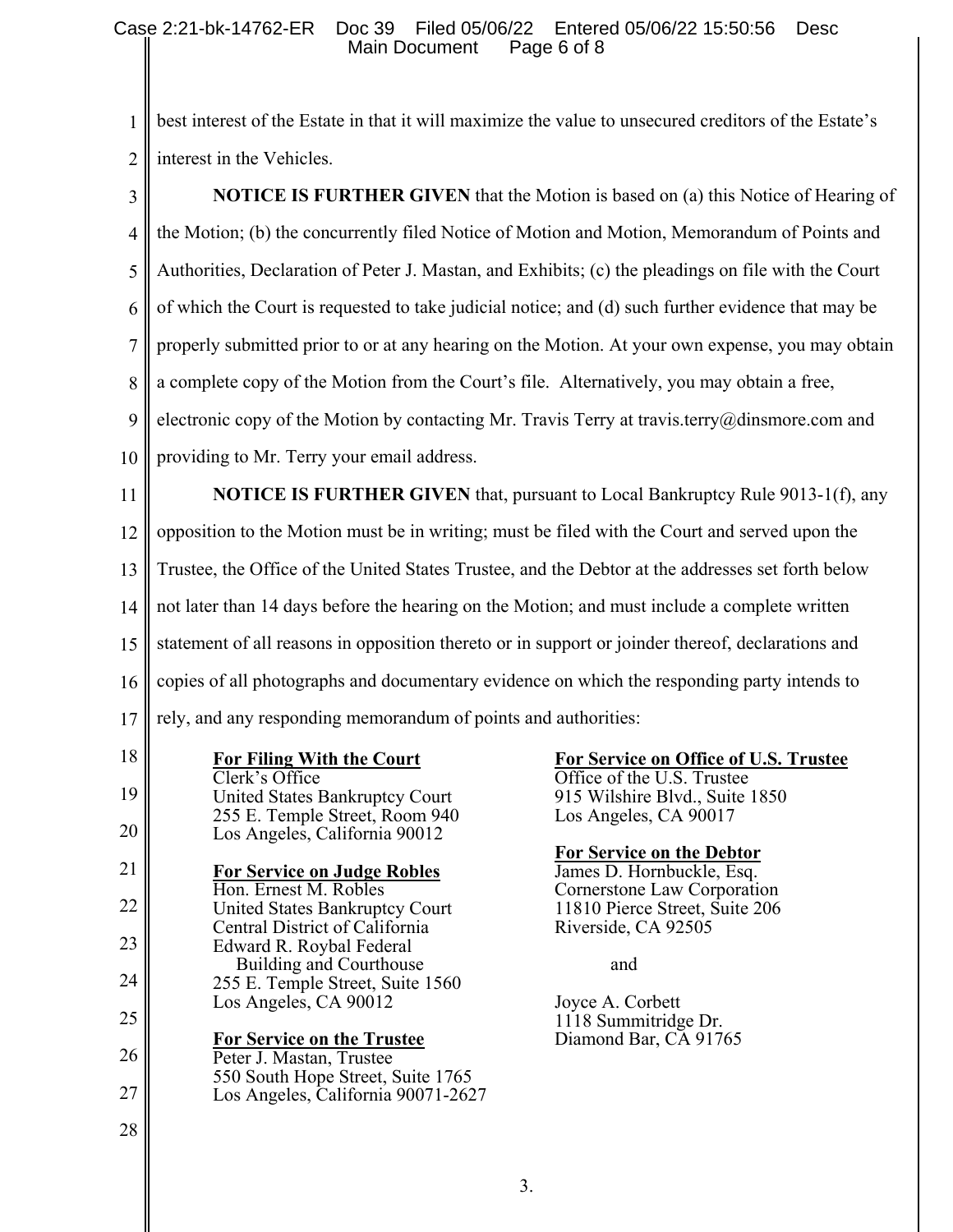| 1               | <b>NOTICE IS FURTHER GIVEN</b> that, pursuant to General Order 21-05 issued on                     |  |  |
|-----------------|----------------------------------------------------------------------------------------------------|--|--|
| 2               | June 22, 2021, the Roybal Federal Building is open to the public. Unless otherwise ordered,        |  |  |
| 3               | parties may appear at hearings either in-person or by telephone through CourtCall (more            |  |  |
| 4               | information on appearing through CourtCall is set forth below). Parties electing to appear in-     |  |  |
| 5               | person shall comply with all requirements regarding social distancing, use of face masks, etc.     |  |  |
| 6               | which may be in effect at the time of the hearing.                                                 |  |  |
| $\overline{7}$  | Telephone appearances will be arranged through Court Call, LLCTM. Court Call is an                 |  |  |
| 8               | independent conference call company that arranges conference calls nationally for Courts.          |  |  |
| 9               | It is counsel's responsibility to schedule their telephonic appearance at least five Court         |  |  |
| 10              | days prior to the hearing date by contacting CourtCall $\omega$ 866-882-6878 or via internet by    |  |  |
| 11              | registering at www.courtcall.com.                                                                  |  |  |
| 12              | <b>NOTICE IS FURTHER GIVEN</b> that, pursuant to Local Bankruptcy Rule 9013-1(h),                  |  |  |
| 13              | failure to timely file and serve an objection may be deemed by the Court to be consent to granting |  |  |
| 14              | the Motion.                                                                                        |  |  |
| 15              | DATED: May 6, 2022<br>Respectfully submitted,                                                      |  |  |
| 16              | <b>CHAPTER 7 TRUSTEE</b>                                                                           |  |  |
| 17              | By: /s/ Peter J. Mastan<br>Peter J. Mastan                                                         |  |  |
| 18              | Chapter 7 Trustee of the Bankruptcy<br>Estate of Joyce A. Corbett                                  |  |  |
| 19              |                                                                                                    |  |  |
| 20              |                                                                                                    |  |  |
| 21              |                                                                                                    |  |  |
| 22              |                                                                                                    |  |  |
| 23              |                                                                                                    |  |  |
| 24              |                                                                                                    |  |  |
| 25              |                                                                                                    |  |  |
| $\overline{26}$ |                                                                                                    |  |  |
| 27              |                                                                                                    |  |  |
| 28              |                                                                                                    |  |  |
|                 | 4.                                                                                                 |  |  |

║